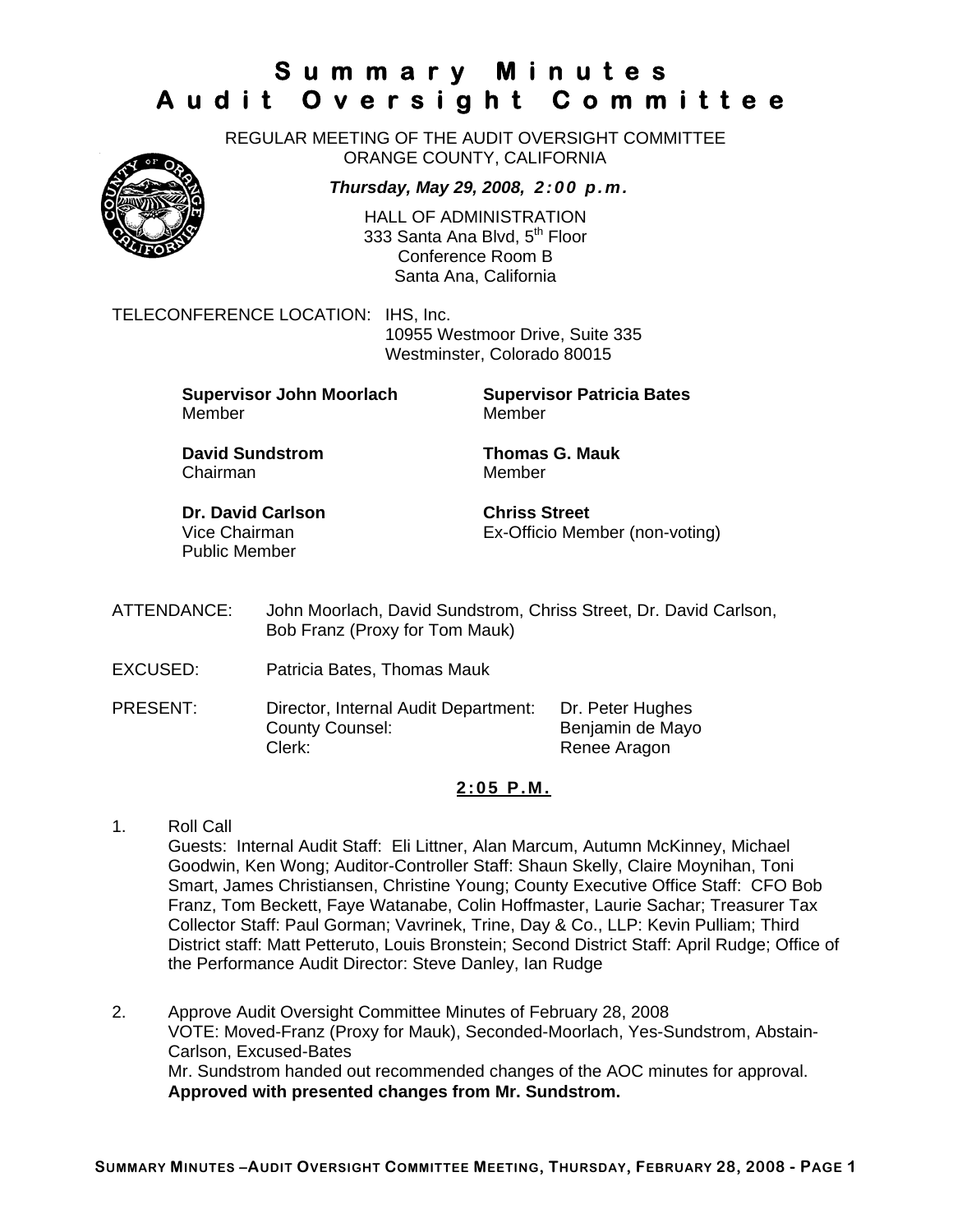- 3. Approve Audit Oversight Committee Minutes of April 7, 2008 VOTE: Moved-Moorlach, Seconded-Franz (Proxy for Mauk), Yes-Sundstrom, Yes-Carlson, Excused-Bates Correct minutes to reflect the absence of Dr. Carlson. **Approved as recommended with correction.**
- 4. Approve OC Internal Audit Department FY 2008-2009 Audit Plan and Risk Assessment VOTE: Moved-Moorlach, Seconded-Sundstrom, Yes-Carlson, Yes-Franz (Proxy for Mauk), Excused-Bates **Approved as recommended.**

Dr. Hughes addressed the AOC and explained the detail of the risk assessment and the development of the audit plan. Scope and objective were provided for the coverage proposed. He stated materiality was the driving force based on risk. Input was sought and received from mostly all of the departments as well as the Board members. There could be competing demands for resources and time.

Mr. Moorlach asked about item 6, page 3, ATS specifically. Ms. McKinney explained the County policy required agencies to notify Internal Audit of any financial systems that were being developed. Internal Audit was working with the Assessor's office on the issue. Assistance was offered by Internal Audit for a review of the controls for the system implementation. The Assessor's notification to Internal Audit was that he did not feel the system implementation was a financial system and therefore did not request assistance from Internal Audit on the ATS system implementation. Internal Audit also issued an Audit Alert recommending the Assessor obtain the consulting services of an IV&V expert on the project for risk mitigation. The Assessor responded that quality assurance was already built into the project. Mr. Franz stated they had discussions with the CIO to include the ATS status into the quarterly IT presentations. Mr. Moorlach stated the Board was requesting quarterly reports from the Assessor and requested some questions to be drafted by Internal Audit to assist him in regards addressing the IV&V factor.

Dr. Hughes said the budgeted hours for the proposed audits were estimates. More or less time could be needed based on the audit progress and those changes would be reflected in the quarterly status reports. Historically speaking, the audits were done within the hours estimated. Dr. Hughes stated the approach was based on the more global issues with County-wide impact. Dr. Hughes suggested that CSA cycle back to assist with the recent reorganizations. Mr. Sundstrom offered to speak with Steve Franks, the new OC Community Resources Director regarding CSA.

Members complimented Dr. Hughes on the process and stated the audit plan was ambitious and well constructed as presented and did justice to county risks.

Mr. Sundstrom commented on item 10, page 6, the auditing and accounting standards update. He stated the external auditor was present in the room. He felt the Statement of Auditing Standards (SAS) 103 through 111 would cause heartburn. He said he was seeking a contract with an external auditor that had experience in documenting control processes. The contractor would put it together, give him the framework and teach him how to fish.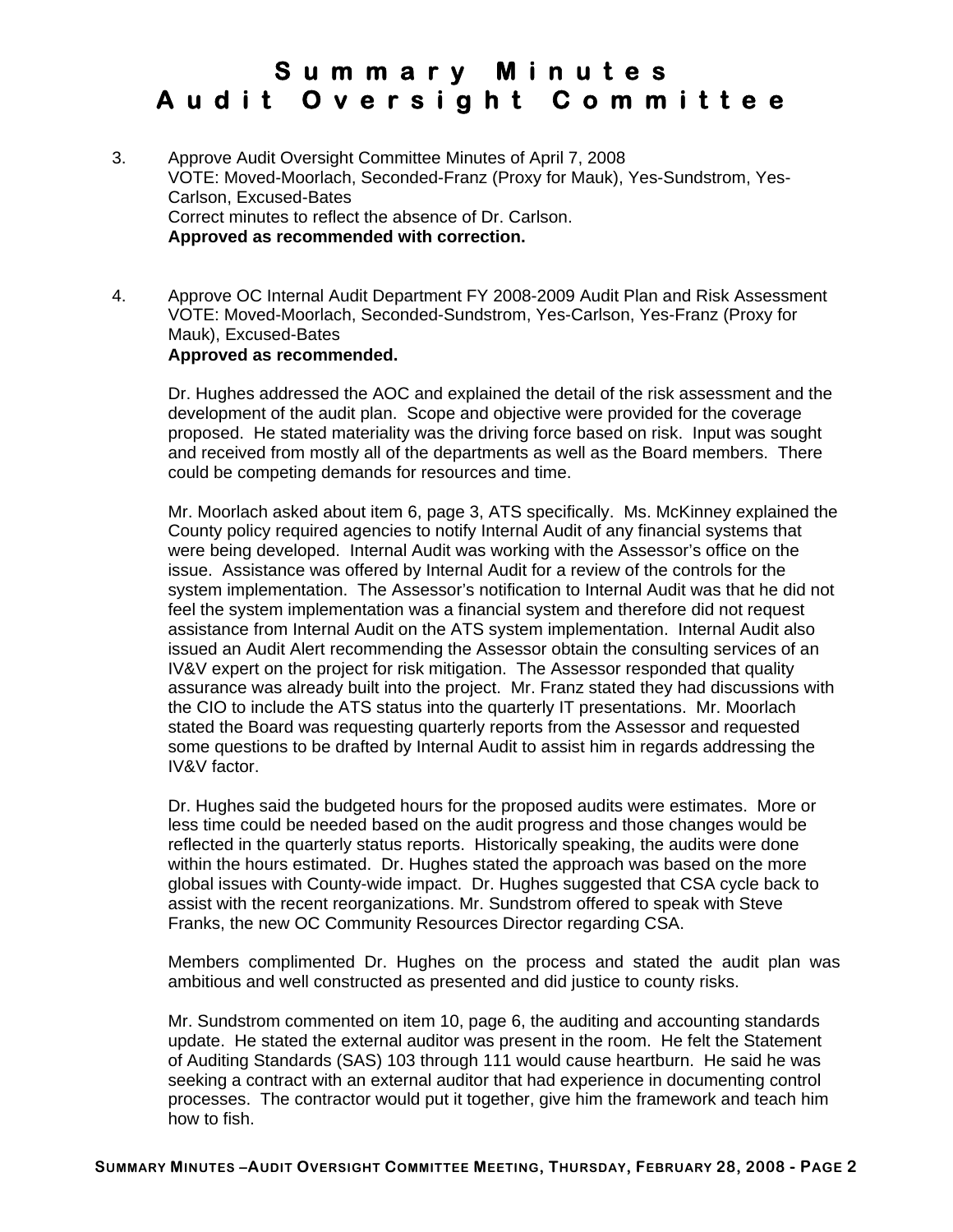They would put all the control structures together in a fashion that would be usable by the external auditor in their opinion on his financial statements. Mr. Sundstrom may ask Internal Audit for assistance. Dr. Hughes explained the AICPA had new auditing standards that required the external auditors to do a more rigorous review of internal controls than in the past. The new standards required better documentation of those controls on behalf of the client. Indirectly, the AICPA was driving management to take more responsibility for establishing and maintaining adequate internal controls for the financial statements. Mr. Sundstrom stated the next CAFR would be conducted under those standards. Dr. Hughes offered to assist if asked.

5. Discuss Continuous Bond Disclosures regarding the SIVs Held in the County's Investment Pool and direct staff (AOC 2/28/08, Items 6 and 8) **Received.** This item required no action.

Mr. Tom Beckett, Public Finance Manager, addressed the AOC concerning bond disclosure in the County investment pool structured investment vehicles. Mr. Beckett provided an overview of disclosure requirements and gave background into Orange County. He stated disclosure, in general, Orange County was a highly sensitive subject primarily due to the County bankruptcy. In the course of working through the bankruptcy with the IRS and SEC, a significant amount of analysis was done on what went wrong. Most of what came out was focused on the shortcomings. We received major criticism over failure to disclose level of risk in the investment portfolio and failure to disclose illiquidity in the investment portfolio. Mr. Beckett stated the question for disclosure in financing new bonds was, were you telling everything that an investor would want to know? And secondly, were you telling the story in a way that was not misleading? Along with every financial report were the continuing disclosures that updated the official statement to the investment community.

Mr. Beckett stated they pondered many questions concerning adding a disclosure related to the SIV's earlier in the year. It was not a reportable event based on the list. They conferred with disclosure counsel and asked if it was something they were obligated to disclose. The conclusion was the County was not obligated to disclose it, but they would not be faulted for over disclosure. The County had recently received the report on PFM asset management on the risk analysis of the investment pool and it was discussed. It was agreed to file the PFM report, including their update, with the NRMSIRs (Nationally Recognized Municipal Securities Information Repositories). The difficulty with the SIV issue was that it was developing day by day.

#### **Public Comments** –

Mr. Sundstrom moved Public Comments forward to address the 12/31/07 audit of the investment pool. Mr. Gorman of the Treasurer's office discussed the draft financial statement. He stated he worked with Toni Smart of the Auditor-Controller's Internal Audit Function and she reviewed the draft financial statement and returned it with comments. He stated he had not completed those comments nor had she had a chance to review the changes the Treasurer's office made to it. The disclosures were similar to what was presented in the CAFR. On page 7, the disclosure detailed subsequent events and the Structured Investment Vehicle holdings were shown.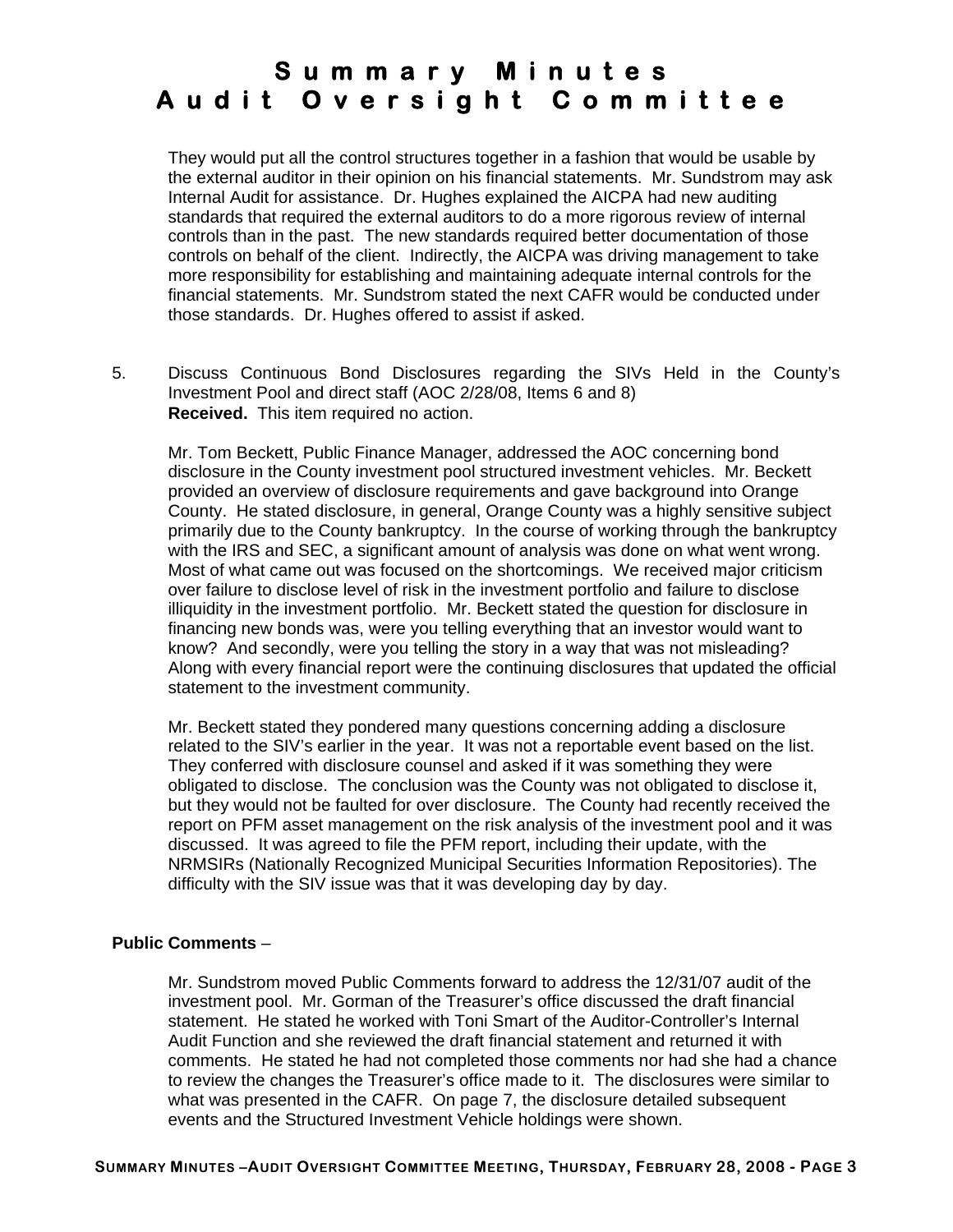The Orange County taxable pension obligations bonds was a standard disclosure that was in the CAFR for the last few years. He disclosed asset backed commercial paper and SIVs as a group. Mr. Gorman stated they had holdings in both areas. A brief description of the credit heightening from last year was provided. He stated they collected all the asset backed commercial paper that was on the balance sheet as of December 31, 2007 and it was disclosed. It was collected and there were no concerns about those.

For the SIVs, he stated they tried to provide a disclosure that described the current standing of those assets to date. It seemed it changed every day. He said they tried to disclose higher level of holdings in each issuer and the fair value at an issuer level for the relationship between the County pool and the educational pool as well as the one holding in specific investments. Mr. Gorman stated they disclosed current credit ratings of each of the SIVs and prepared a status of each SIV as of May 29, 2008. He said the PFM also said that the Treasurer needed to continue monitoring Sigma and Whistle Jacket. Mr. Gorman said the remaining disclosure was on Whistle Jacket due to its credit down grade and Default. Included was an update on Sigma finance. Mr. Gorman stated the A-C/Internal Audit Function suggested a reformat change into a narrative form for the subsequent events related to Whistle Jacket.

Mr. Gorman stated Whistle Jacket was the most difficult and they took the issue up through the High Court of Appeal. Their court decision was last week and Mr. Gorman stated they may be able to update that further if there was no appeal in the next week or so. Anyone from Great Britain or through the High Court of Appeal had until June 5, 2008 to file information on an appeal.

Mr. Moorlach suggested an explanation of the asterisks on Note 2 of the footnote because the prior page used asterisks and it signified John Wayne Airport. Mr. Gorman said it was on credit watch negative and Mr. Moorlach suggested using CWN. Mr. Moorlach asked if the subsequent events on the disclosure for Whistle Jacket stated they had paid their interest. Mr. Gorman said the disclosure stated they were in Default in a few different places. Mr. Moorlach asked if Sigma was performing as expected. Mr. Gorman stated Sigma had a brief disclosure and they were in discussions about possible asset swaps. Mr. Gorman said full disclosure was important and how much to put in is really the question without providing too much information. He stated their goal was that anyone reading the financial statements would be clear about their holdings and notes in those structure investment vehicles (SIVs).

Mr. Sundstrom stated the Auditor-Controller/Internal Audit Function had not had a chance to thoroughly review the disclosure with the changes that Mr. Gorman presented, but they had several comments on the prior version.

Mr. Sundstrom introduced Ms. Toni Smart, Audit Manager, CPA, formally from the OC BOS Internal Audit Department to provide an update on the treasury funds audit ending 12/31/07. He stated there were some delays in issuing the report because of the uncertainty of Whistle Jacket. Ms. Smart stated she received the notes from the Treasurer's office on May 16, 2008. The revisions as presented at the meeting had not been reviewed yet and they needed time to go through and thoroughly audit those notes. She said they need to confirm that everything was properly restated and hoped to issue an audit report in approximately two weeks.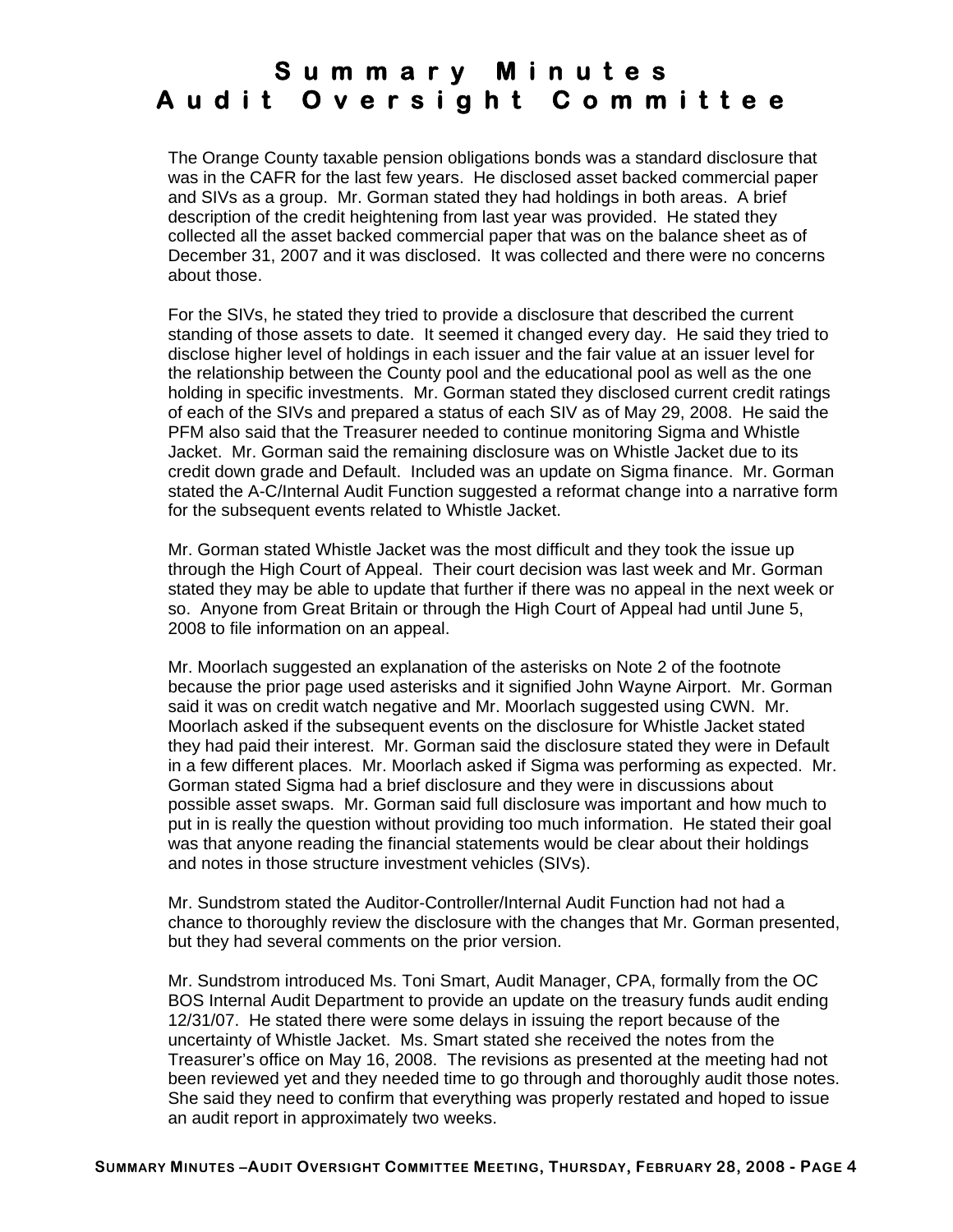Ms. Smart stated their current position was that she planned to qualify their audit opinion. The qualification pertained to the Whistle Jacket fair market value. The Treasury used an evaluation methodology that Ms. Smart was unable to obtain adequate support documentation to conclude what was an appropriate fair market value so, in lieu of that, the decision was to issue a qualified opinion. She stated everything else was fairly stated, but she had not had an opinion regarding the fair market value of Whistle Jacket.

Mr. Moorlach asked what it would take to get the right documentation. Mr. Sundstrom responded, it would take the Treasurer to sign a confidentiality agreement to determine the value of the underlying assets and the county's share of those assets. Mr. Moorlach stated if they were using professional services to determine the value of investment why Bloomberg or someone else wasn't used. Mr. Gorman responded that Bloomberg stopped pricing as of February 22, 2008. Ms. Smart stated the requirement was that if an event occurred prior to the balance sheet date, in this case 12/31/07, the SIV situation needed to be addressed. The fact is these specific SIVs were in distress. Therefore it required that the balance sheet be adjusted for fair market value based on subsequent events. And that situation with a footnote disclosure which differed from what happened with the CAFR where the events were not in place at the time of the June 30, 2007 date and as such did not require disclosure in their professional judgment. For that reason the fair market value adjustment was now necessary according to auditing standards.

Mr. Moorlach asked if 86% value was an appropriate value. Ms. Smart responded, she could not make any determination on that if that was indeed an appropriate value. It was because the valuation methodology the Treasurer's office used she could not obtain enough evidence to support that was the proper value. She stated it was her suggestion that they obtain a couple of bid prices. There was a bid price that was reviewed at 72 cents on the dollar dated April 18, 2008. The difference between the 72 and 86 cents was a material amount to the financial statement. The difference was about 12 million dollars.

Mr. Gorman responded as to why the Treasurer's office didn't devalue its SIVs to the 72 cents on the dollar and avoid a qualified opinion. Mr. Gorman stated they had two notes, the current scheduled interest payments on those notes and they know the interest rates. The guessing part was they had to say the underlying portfolio for Whistle Jacket was an average weighted maturity at three and a half years. He said they looked at what a double B rated asset with maturity of three and a half years would be. Although it was rated B, there wasn't a yield curve for that so they were forced to use the double B.

Mr. Gorman said they came out with a discount rate from what a double B security would be priced at roughly 2 percent off of what they were earning and the discounted the cash flows. Assuming quarterly payments for three and a half years which was a guess, they were operating at a high level. Mr. Gorman said he didn't know what the underlying assets would pay and they wouldn't know what payment would be made.

Mr. Moorlach asked if all upcoming quarterly reviews to be conducted by Mr. Sundstrom would be qualified. Mr. Sundstrom stated Opinions were not stated on quarterly cash counts, but the annual audit the County Comprehensive Annual Financial Report (CAFR) in June was then the responsibility of the external auditor.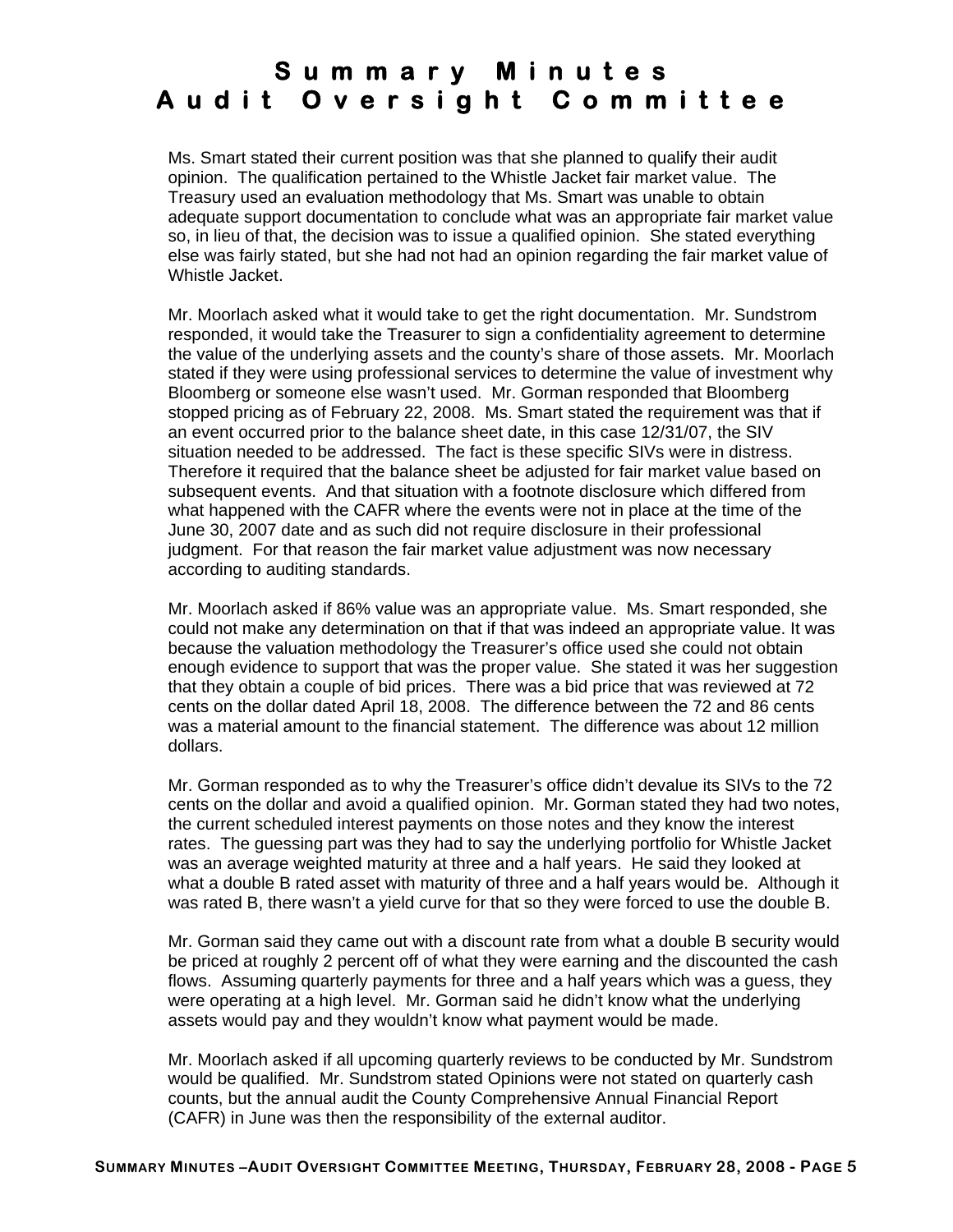He said the AOC will have all the way until December to discuss the valuation of the SIVs and related footnote disclosures in the CAFR. Mr. Sundstrom said it was the Treasurer's view that these conditions would change. Mr. Sundstrom said one thing likely to occur was that a cash payment would be made before then. He said they're going to make a distribution of cash and if it lowered the holding value down by possibly 16 or 17 percent that it may drop below the level of the materiality threshold as established by the external auditor for the CAFR.

After the court proceedings, Mr. Franz stated we would be back talking about signing a confidentiality agreement and what the issues were there. Mr. Street responded that if were was no appeal delivered to the House of Lords by June 5, 2008, it was the indication of the receiver that he would move forward on a restructure rapidly and that there was a probability of a distribution in the near term. If there was an appeal, it could be a delay of up to six months. Mr. Street said if there was a restructure, you get a very extreme level of disclosure. For this particular exercise, the information presented bimonthly did not suffice to come up with a valuation even though there was an indication of valuation.

Mr. Sundstrom stated it was important to note, for CAFR purposes, what the effect would be on the county of a qualified CAFR statement should the Treasurer not be able to defend the fair market value of the SIVs to the external auditor's satisfaction. If the issue wasn't resolved by the CAFR issuance, as the County Auditor he would make a strong recommendation to the AOC and Treasurer for a write down to the bid price at that time to enable an unqualified opinion. He didn't feel an qualified opinion going to Wall Street was what the County should do. Mr. Street felt FASB 157 was inappropriate. Ms. Smart stated FASB 157 was a new pronouncement on fair market value measurements. Mr. Moorlach stated by June 2008, we would have to come up with something out of FASB 157 to resolve the issue. Mr. Sundstrom stated Ms. Toni Smart's signature, as his independent auditor, was on the audit report and it was her best advice and professional judgment to qualify the auditors opinion in her report.

AOC members agreed that this discussion was very helpful and looked forward to further AOC updates and discussions regarding the proposed SIV disclosure in the next CAFR.

No other public comments were received.

- 6. Receive and file OC Internal Audit Department Status Report for period January 1, 2008 through March 31, 2008 and Executive Summaries of Audit Finding Summaries for the Period January 1, 2008 through March 31, 2008 VOTE: Moved-Moorlach, Seconded-Franz (Proxy for Mauk), Yes-Sundstrom, Yes-Carlson, Excused-Bates **Approved as recommended.**
- 7. Receive and file External Audit Coverage  $2^{nd}$  Quarter Status Report FY 07/08 VOTE: Moved-Moorlach, Seconded-Franz (Proxy for Mauk), Yes-Sundstrom, Yes-Carlson, Excused-Bates **Approved as recommended.**